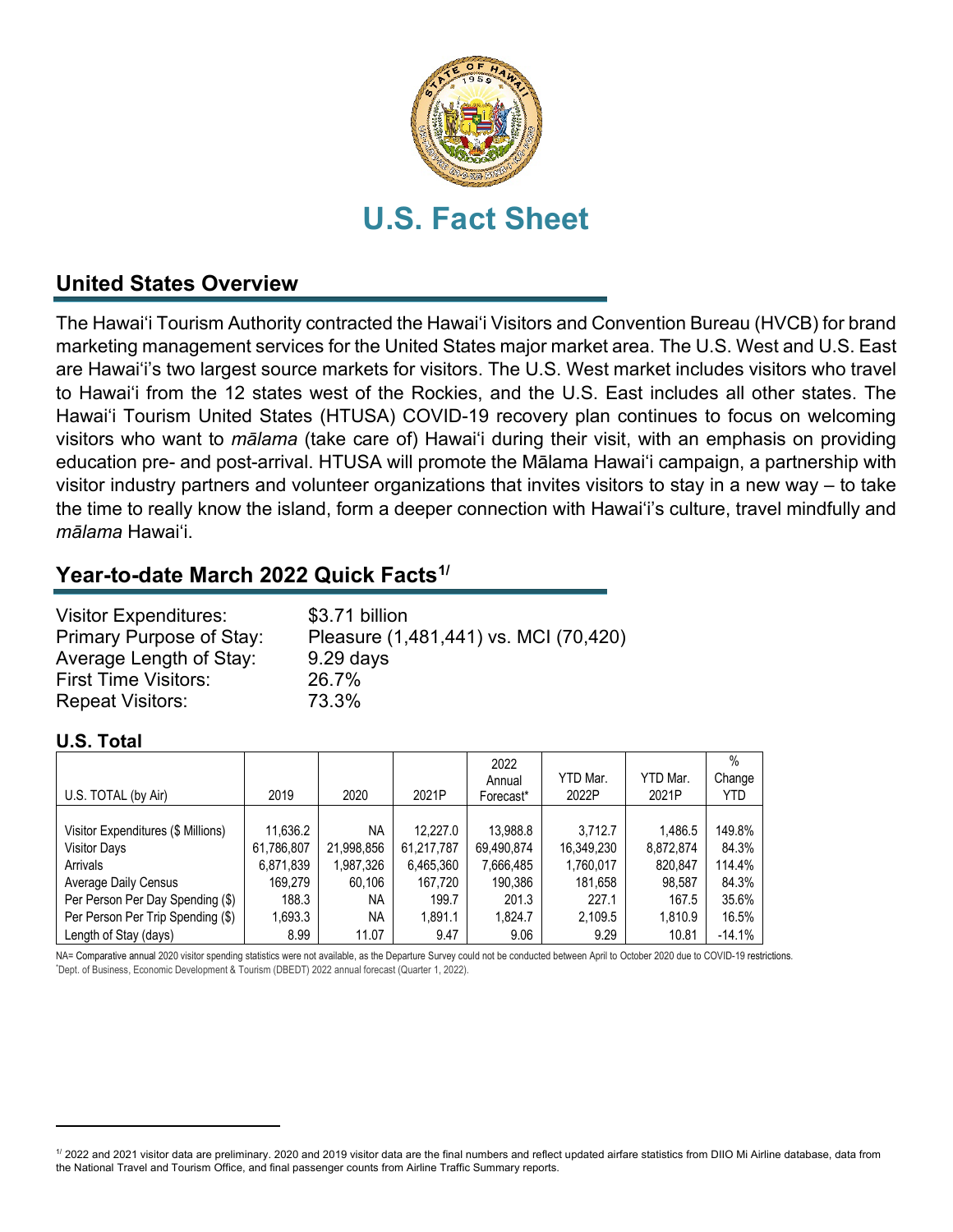### **U.S. West**

|                                    |            |            |            |                        |            |           | $\%$     |
|------------------------------------|------------|------------|------------|------------------------|------------|-----------|----------|
|                                    |            |            |            | 2021 Annual            | YTD Mar.   | YTD Mar.  | Change   |
| U.S. WEST MMA (by Air)             | 2019       | 2020       | 2021P      | Forecast <sup>1/</sup> | 2022P      | 2021P     | YTD      |
|                                    |            |            |            |                        |            |           |          |
| Visitor Expenditures (\$ Millions) | 6.952.0    | <b>NA</b>  | 7.933.3    | 8,781.5                | 2,239.3    | 982.6     | 127.9%   |
| <b>Visitor Days</b>                | 39,752,689 | 13,921,800 | 40,904,390 | 45,239,109             | 10,150,927 | 5,963,340 | 70.2%    |
| Arrivals                           | 4,595,319  | 1,311,176  | 4,474,027  | 5,183,426              | 1,156,009  | 572,998   | 101.7%   |
| Average Daily Census               | 108,911    | 38,038     | 112,067    | 123,943                | 112,788    | 66,259    | 70.2%    |
| Per Person Per Day Spending (\$)   | 174.9      | <b>NA</b>  | 193.9      | 194.1                  | 220.6      | 164.8     | 33.9%    |
| Per Person Per Trip Spending (\$)  | 1,512.8    | <b>NA</b>  | 1,773.2    | 1,694.1                | 1,937.1    | 1,714.9   | 13.0%    |
| Length of Stay (days)              | 8.65       | 10.62      | 9.14       | 8.73                   | 8.78       | 10.41     | $-15.6%$ |

NA= Comparative annual 2020 visitor spending statistics were not available, as the Departure Survey could not be conducted between April to October 2020 due to COVID-19 restrictions. Dept. of Business, Economic Development & Tourism (DBEDT) 2022 annual forecast (Quarter 1, 2022).

### **U.S. East**

|                                    |            |           |            | 2021 Annual                         | YTD Mar.  | YTD Mar.  | $\%$<br>Change |
|------------------------------------|------------|-----------|------------|-------------------------------------|-----------|-----------|----------------|
| U.S. EAST MMA (by Air)             | 2019       | 2020      | 2021P      | Forecast <sup><math>1/</math></sup> | 2022P     | 2021P     | <b>YTD</b>     |
| Visitor Expenditures (\$ Millions) | 4,684.2    | <b>NA</b> | 4,293.7    | 5.207.4                             | 1.473.4   | 503.8     | 192.5%         |
| <b>Visitor Days</b>                | 22,034,119 | 8,077,056 | 20,313,397 | 24,251,765                          | 6,198,303 | 2,909,534 | 113.0%         |
| Arrivals                           | 2,276,520  | 676.150   | 1,991,333  | 2,483,059                           | 604,008   | 247.849   | 143.7%         |
| Average Daily Census               | 60,367     | 22,068    | 55,653     | 66,443                              | 68,870    | 32,328    | 113.0%         |
| Per Person Per Day Spending (\$)   | 212.6      | NA.       | 211.4      | 214.7                               | 237.7     | 173.2     | 37.3%          |
| Per Person Per Trip Spending (\$)  | 2,057.6    | <b>NA</b> | 2,156.2    | 2,097.2                             | 2,439.4   | 2,032.7   | 20.0%          |
| Length of Stay (days)              | 9.68       | 11.95     | 10.20      | 9.77                                | 10.26     | 11.74     | $-12.6%$       |

NA= Comparative annual 2020 visitor spending statistics were not available, as the Departure Survey could not be conducted between April to October 2020 due to COVID-19 restrictions. Dept. of Business, Economic Development & Tourism (DBEDT) 2022 annual forecast (Quarter 1, 2022).

# **Contact Information**

### **Hawai'i Tourism Authority:** Laci Goshi, Brand Manager

Tel: (808) 973-2268 [laci@gohta.net](mailto:laci@gohta.net)

**Hawai'i Tourism United States:** Jay Talwar, Senior Vice President & Chief Marketing Officer Hawai'i Visitors & Convention Bureau 2270 Kalākaua Avenue, Suite 801 Honolulu, Hawai'i 96815 Telephone: (808) 924-0220 [jtalwar@hvcb.org](mailto:jtalwar@hvcb.org)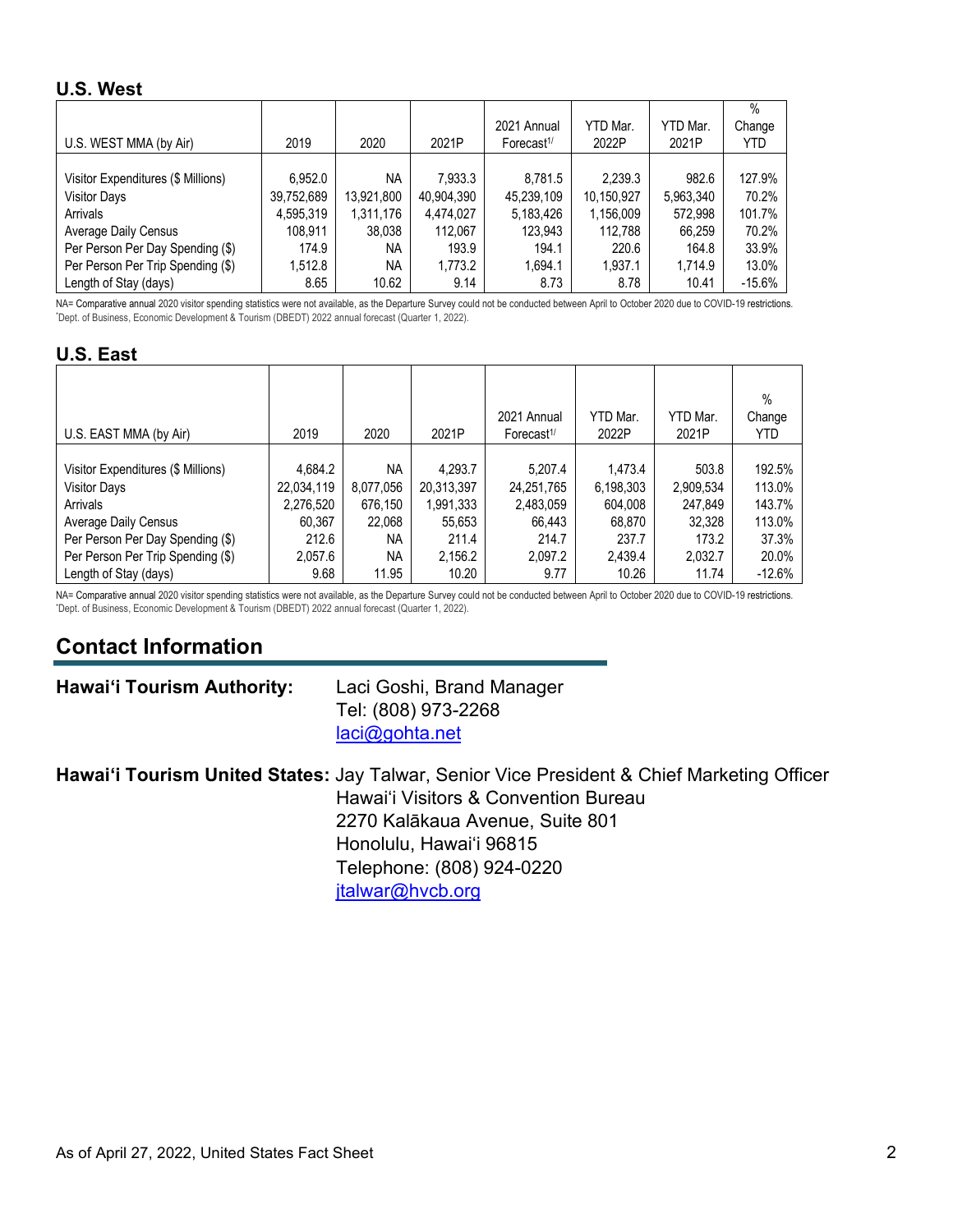## **Market Summary**

Prior to the global COVID-19 pandemic and Hawai'i's quarantine requirements for travelers, the State of Hawai'i achieved record-level visitor expenditures and arrivals in 2019 through February 2020. Due to concerns about the rapid surge of COVID cases worldwide and the limitations of Hawai'i's health care system, on March 17, 2020 Hawai'i Gov. David Ige asked visitors to [postpone their trips](https://www.staradvertiser.com/2020/03/17/breaking-news/hawaii-records-4-more-cases-of-coronavirus-including-big-islands-first-case/) for at least 30 days. The counties also began issuing stay-at-home orders. On March 26, 2020, the state implemented a 14-day mandatory travel quarantine. Subsequently, nearly all trans-Pacific and interisland flights were canceled, cruise ship activities were suspended and tourism to the islands all but shut down. This continued until mid-October 2020, when the state initiated the Safe Travels program, which allowed trans-Pacific travelers to bypass the quarantine if they had a valid negative test for COVID-19.

Through March 25, 2022, domestic passengers could bypass the State's mandatory five-day selfquarantine if they were up-to-date on their vaccination or with a negative COVID-19 pre-travel test result from a Trusted Testing Partner through the Safe Travels program. The Safe Travels Program ended on March 25, 2022, and domestic pre-travel requirements ceased as of March 26, 2022. Passengers arriving on direct international flights were subjected to federal U.S. entry requirements which included proof of an up-to-date vaccination document and negative COVID-19 test result taken within one day of travel, or documentation of having recovered from COVID-19 in the past 90 days, prior to their flight.

## **U.S. West**

- Through the first quarter of 2022, there were 1,156,009 visitors from the U.S. West, compared to 1,028,938 visitors (+12.3%) in the first quarter of 2019.
- U.S. West visitors spent \$2.24 billion in the first quarter of 2022, compared to \$1.63 billion (+37.0%) in the first quarter of 2019.
- There were 12,375 scheduled flights with 2,468,737 seats in the first quarter of 2022, compared to 9,873 flights with 1,980,931 seats in the first quarter of 2019.
- For all of 2021, there were 4,474,027 visitors from the U.S. West compared to 1,311,176 visitors (+241.2%) in 2020, and 4,595,319 visitors (-2.6%) in 2019.
- Total visitor spending in 2021 was \$7.93 billion, an increase of 14.1 percent from \$6.95 billion in 2019. Comparative annual 2020 spending data was not available.
- In 2021, there were 45,246 scheduled flights with 8,989,207 seats from the U.S. West. In comparison, there were18,601 flights with 3,772,048 seats in 2020, and 42,760 flights with 8,564,295 seats in 2019.

## **U.S. East**

- Through the first quarter of 2022, 604,008 visitors arrived from the U.S. East, compared to 587,678 visitors (+2.8%) in the first quarter of 2019.
- U.S. East visitors spent \$1.47 billion in the first quarter of 2022, compared to \$1.24 billion (+18.9%) in the first quarter of 2019.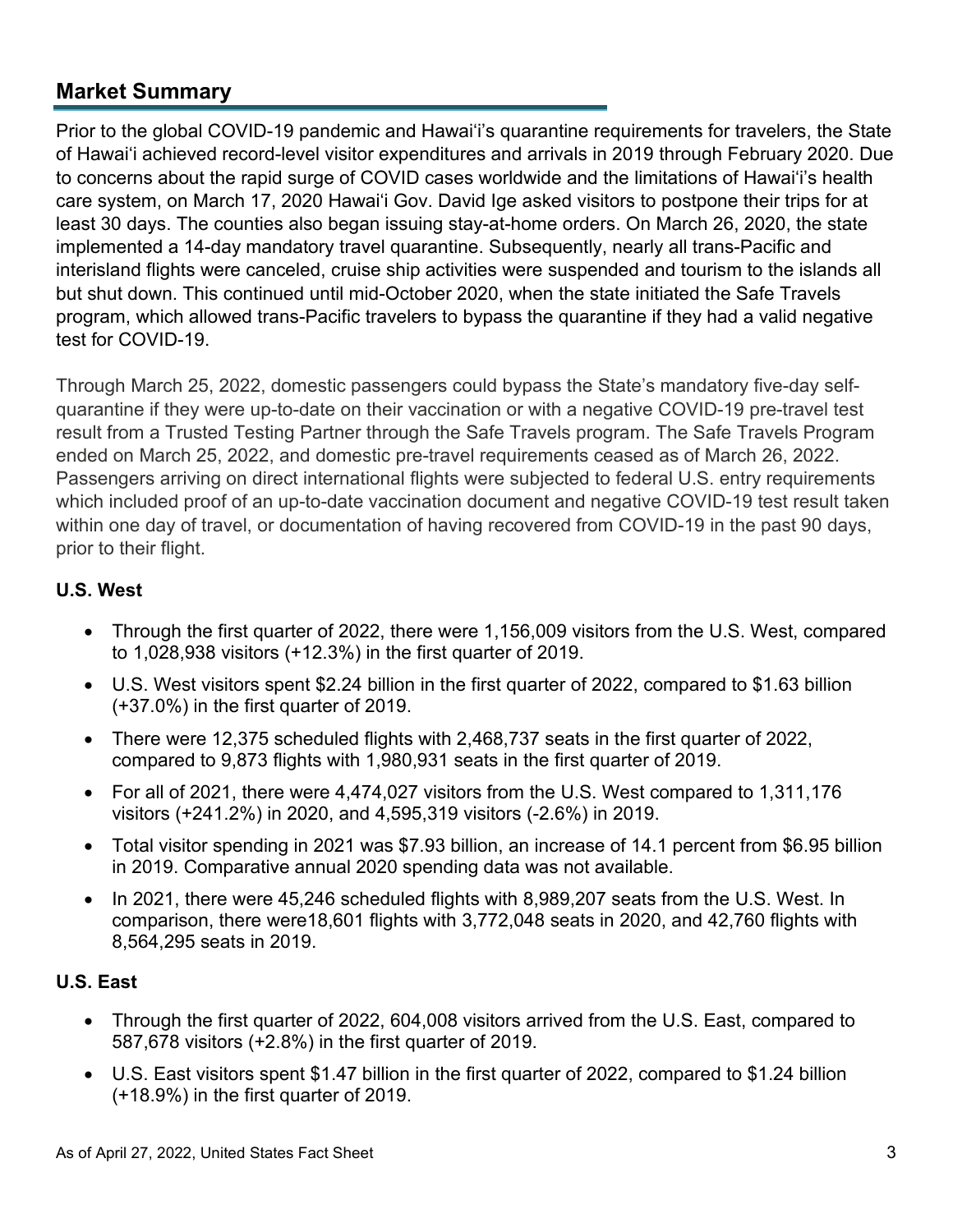- There were 1,193 scheduled flights with 324,177 seats in the first quarter of 2022, compared to 1,027 flights with 298,648 seats in the first quarter of 2019.
- In 2021, there were 1,991,333 visitors from the U.S. East compared to 676,150 visitors (+194.5%) in 2020, and 2,276,520 visitors (-12.5%) in 2019.
- Total visitor spending in 2021 was \$4.29 billion, a decrease of 8.3 percent from \$4.68 billion in 2019.
- In 2021, there were 4,696 scheduled flights with 1,249,514 seats from the U.S. East. In comparison, there were 1,775 flights with 487,874 seats in 2020, and 4,129 flights with 1,182,495 seats in 2019.

## **Market Conditions**

- Job growth was solid in March 2022 and the unemployment rate fell more than expected to 3.6 percent.
- The Conference Board Consumer Confidence Index rebounded slightly in March 2022. The Index now stands at 107.2 (1985=100) up from 105.7 in February 2022.
- The Present Situation Index based on consumers' assessment of current business and labor market conditions rose to 153.0 from 143.0 last month. The Expectations Index based on consumers' short-term outlook for income, business and labor market conditions declined to 76.6 from 80.8 last month.
- The forecast for domestic scheduled nonstop air seats to Hawai'i for April-June 2022 will increase by +21.5 percent as compared with the same time period in 2021. The projection is based on flights appearing in Diio Mi airline schedules. Due to COVID-19, the constant fluidity in scheduled air seats is expected to continue for both the U.S. West (+24.0%) and U.S. East (+4.4%). The situation is being monitored and the forecast adjusted accordingly.
- According to MMGY Travel Intelligence, 73 percent of American travelers intend to take a vacation in the next six months, up significantly from 62 percent one year ago. It is anticipated that 2022 will be a year of continued growth for the travel industry, although inflation and the recent increase in gas prices may alter spending slightly.

## **Distribution by Island**

## **U.S. Total**

|                     |           |         |           | YTD Mar. | YTD Mar. | % Change |
|---------------------|-----------|---------|-----------|----------|----------|----------|
| U.S. TOTAL (by Air) | 2019      | 2020    | 2021P     | 2022P    | 2021P    | YTD      |
| O'ahu               | 3.326.507 | 967.359 | 3.140.053 | 861.871  | 375.511  | 129.5%   |
| Maui County         | 2,488,629 | 672.005 | 2,236,665 | 554.383  | 326.812  | 69.6%    |
| Maui                | 2.449.124 | 659.185 | 2,201,447 | 543.574  | 322.495  | 68.6%    |
| Moloka'i            | 42.603    | 12.231  | 24.296    | 8.192    | 3.370    | 143.1%   |
| Lāna'i              | 59.810    | 14.527  | 45.291    | 12.397   | 4.986    | 148.6%   |
| Kaua'i              | 1.135.672 | 280.457 | 784.869   | 256.384  | 25.676   | 898.5%   |
| Island of Hawai'i   | 1,251,171 | 379,153 | 1,137,813 | 336,865  | 159,565  | 111.1%   |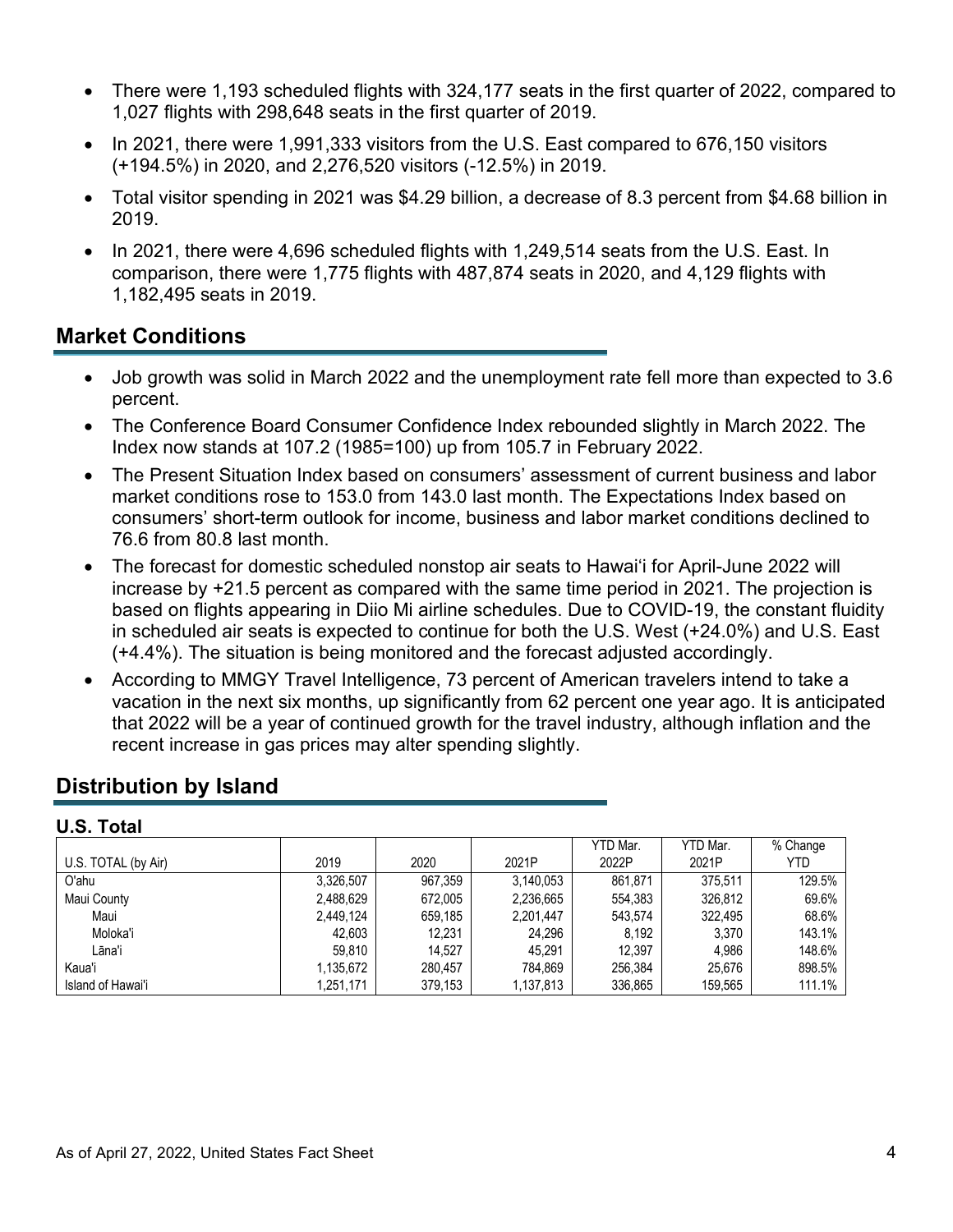### **U.S. West**

|                        |           |         |           | YTD Mar. | YTD Mar. | % Change |
|------------------------|-----------|---------|-----------|----------|----------|----------|
| U.S. WEST MMA (by Air) | 2019      | 2020    | 2021P     | 2022P    | 2021P    | YTD      |
| O'ahu                  | 2,005,506 | 582.276 | 2,005,091 | 537.261  | 240.617  | 123.3%   |
| Maui County            | 1,641,441 | 438.612 | 1.545.958 | 346.369  | 236.075  | 46.7%    |
| Maui                   | 1,616,213 | 430.261 | 1,522,838 | 339.299  | 233.167  | 45.5%    |
| Moloka'i               | 25.823    | 7.423   | 15.779    | 5.386    | 2.255    | 138.8%   |
| Lāna'i                 | 31.672    | 7.968   | 26.188    | 6.880    | 3.075    | 123.7%   |
| Kaua'i                 | 730.725   | 179.451 | 540.417   | 166.098  | 16.205   | 925.0%   |
| Island of Hawai'i      | 786,520   | 244,963 | 763.792   | 213.489  | 113.834  | 87.5%    |

### **U.S. East**

|                        |           |         |           | YTD Mar. | YTD Mar. | % Change   |
|------------------------|-----------|---------|-----------|----------|----------|------------|
| U.S. EAST MMA (by Air) | 2019      | 2020    | 2021P     | 2022P    | 2021P    | <b>YTD</b> |
| O'ahu                  | 1,321,001 | 385.083 | 1,134,962 | 324.610  | 134.894  | 140.6%     |
| Maui County            | 847.188   | 233,393 | 690.707   | 208.014  | 90.736   | 129.3%     |
| Maui                   | 832.911   | 228.925 | 678.608   | 204.275  | 89,328   | 128.7%     |
| Moloka'i               | 16.780    | 4.808   | 8,517     | 2.806    | 1.115    | 151.7%     |
| Lāna'i                 | 28.138    | 6.559   | 19.103    | 5.517    | 1.911    | 188.7%     |
| Kaua'i                 | 404.948   | 101.006 | 244.451   | 90.286   | 9.471    | 853.3%     |
| Island of Hawai'i      | 464,651   | 134,191 | 374,021   | 123,376  | 45,732   | 169.8%     |

# **Airlift: Scheduled Seats and Flights**

| Scheduled      |           |           | 2022      |           |           |                |           | 2021           |           |           |                |                | %CHANGE  |         |         |  |
|----------------|-----------|-----------|-----------|-----------|-----------|----------------|-----------|----------------|-----------|-----------|----------------|----------------|----------|---------|---------|--|
| seats          | Ο1        | Q2        | Q3        | O4        | Annual    | O <sub>1</sub> | Q2        | Q <sub>3</sub> | Q4        | Annual    | O <sub>1</sub> | Q <sub>2</sub> | Q3       | Q4      | Annual  |  |
| <b>US WEST</b> | 2,468,737 | 2.596.172 | 2.622.767 | 2.306.670 | 9,994,346 | 1.509.348      | 2.163.03' | 2.773.109      | 2.543.719 | 8.989.207 | 63.6           | 20.0           | $-5.4$   | $-9.3$  | 11.2    |  |
| Anchorage      | 29.271    | 10.815    | 0         | 16.218    | 56.304    | 19.716         | 13.833    | 11.702         | 24.980    | 70,231    | 48.5           | $-21.8$        | $-100.0$ | $-35.1$ | $-19.8$ |  |
| Denver         | 94,617    | 88.694    | 98.072    | 110.006   | 391.389   | 52.767         | 95.755    | 119.828        | 101.625   | 369.975   | 79.3           | $-7.4$         | $-18.2$  | 8.2     | 5.8     |  |
| Las Vegas      | 147,663   | 144.026   | 171.124   | 108.196   | 571,009   | 42.256         | 57,249    | 134.376        | 130.246   | 364.127   | 249.4          | 151.6          | 27.3     | $-16.9$ | 56.8    |  |
| Long Beach     | 65,331    | 66.248    | 62,601    | 41.076    | 235,256   | 24.766         | 64.470    | 77.273         | 63.364    | 229.873   | 163.8          | 2.8            | $-19.0$  | $-35.2$ | 2.3     |  |
| Los Angeles    | 668.218   | .128      | 745.673   | 661.393   | 2,786,412 | 371,317        | 594,918   | 803,612        | 710,296   | 2.480.143 | 80.0           | 19.5           | $-7.2$   | $-6.9$  | 12.3    |  |
| Oakland        | 154.952   | 161.532   | 161.616   | 89,964    | 568.064   | 109.650        | 129,029   | 157.514        | 144.165   | 540.358   | 41.3           | 25.2           | 2.6      | $-37.6$ | 5.1     |  |
| Ontario        | 16.821    | 17.199    | 17.388    | 17.388    | 68.796    | 2.079          | 13.986    | 17.388         | 17.199    | 50,652    | 709.1          | 23.0           | 0.0      |         | 35.8    |  |
| Phoenix        | 173.150   | 163.897   | 156,952   | 150.374   | 644.373   | 90.147         | 144.673   | 172.296        | 171.235   | 578,351   | 92.1           | 13.3           | $-8.9$   | $-12.2$ | 11.4    |  |
| Portland       | 92,407    | 93.246    | 66,665    | 105.209   | 357.527   | 71.639         | 85.864    | 78,517         | 84,853    | 320,873   | 29.0           | 8.6            | $-15.1$  | 24.0    | 11.4    |  |
| Sacramento     | 78.066    | 86.247    | 67.199    | 41.076    | 272,588   | 61.405         | 64.339    | 73.269         | 72.326    | 271.339   | 27.1           | 34.7           | $-8.3$   | $-43.2$ | 0.5     |  |
| Salt Lake City | 45,969    | 29,928    | 20,522    | 24.182    | 120,601   | 38.908         | 44,565    | 33.431         | 27,259    | 144,163   | 18.1           | $-32.8$        | $-38.6$  | $-11.3$ | $-16.3$ |  |
| San Diego      | 156,957   | 156,490   | 134,588   | 121,262   | 569,297   | 73.957         | 116,653   | 188,167        | 167,044   | 545,821   | 112.2          | 34.2           | $-28.5$  | $-27.4$ | 4.3     |  |
| San Francisco  | 310.947   | 374.742   | 423.634   | 375.254   | .484.577  | 205.670        | 282.002   | 382.039        | 340.793   | .210.504  | 51.2           | 32.9           | 10.9     | 10.1    | 22.6    |  |
| San Jose       | 132.756   | 179.205   | 187,356   | 128,284   | 627.601   | 126,936        | 150,880   | 185,192        | 164,354   | 627.362   | 4.6            | 18.8           | .2       | $-21.9$ | 0.0     |  |
| Santa Ana      | 11,088    | 1,466     | 8,820     | 3,528     | 34,902    |                | 6.930     | 11.592         | 11.214    | 29,736    | <b>NA</b>      | 65.5           | $-23.9$  | $-68.5$ | 17.4    |  |
| Seattle        | 290.524   | 301.309   | 300.557   | 313.260   | .205.650  | 218.135        | 297.885   | 326.913        | 312.766   | .155.699  | 33.2           |                | $-8.1$   | 0.2     | 4.3     |  |

Source: HTA/DBEDT analysis based on scheduled Seats from Diio Mi flight schedules as of April 26, 2022 subject to change.

| Scheduled      |        |                | 2022   |        |        |       |        | 2021           |        |        |                |                | %CHANGE  |         |         |
|----------------|--------|----------------|--------|--------|--------|-------|--------|----------------|--------|--------|----------------|----------------|----------|---------|---------|
| flights        | Ο1     | Q <sub>2</sub> | Q3     | Q4     | Annual | Q1    | Q2     | Q <sub>3</sub> | Q4     | Annual | O <sub>1</sub> | Q <sub>2</sub> | Q3       | Q4      | Annual  |
| <b>US WEST</b> | 12.375 | 13.078         | 13.010 | 11.401 | 49.864 | 7.586 | 10.980 | 13.925         | 12.755 | 45.246 | 63.1           | 19.1           | $-6.6$   | $-10.6$ | 10.2    |
| Anchorage      | 178    | 63             | ۵      | 102    | 343    | 124   | 87     | 73             | 154    | 438    | 43.5           | $-27.6$        | $-100.0$ | $-33.8$ | $-21.7$ |
| Denver         | 444    | 364            | 368    | 419    | .595   | 232   | 429    | 512            | 461    | 1.634  | 91.4           | $-15.2$        | $-28.1$  | $-9.1$  | $-2.4$  |
| Las Vegas      | 696    | 678            | 831    | 472    | 2,677  | 152   | 230    | 624            | 595    | 1.601  | 357.9          | 194.8          | 33.2     | $-20.7$ | 67.2    |
| Long Beach     | 359    | 364            | 343    | 220    | 1.286  | 134   | 354    | 427            | 348    | 1.263  | 167.9          | 2.8            | $-19.7$  | $-36.8$ | 1.8     |
| Los Angeles    | 3,227  | 3,467          | 3,545  | 3.196  | 13,435 | .752  | 2,889  | 3.894          | 3,432  | 11,967 | 84.2           | 20.0           | $-9.0$   | $-6.9$  | 12.3    |
| Oakland        | 864    | 900            | 896    | 492    | 3.152  | 613   | 718    | 878            | 803    | 3.012  | 40.9           | 25.3           | 2.1      | $-38.7$ | 4.6     |
| Ontario        | 89     | 91             | 92     | 92     | 364    |       | 74     | 92             | 91     | 268    | 709.1          | 23.0           | 0.0      | 1.1     | 35.8    |
| Phoenix        | 837    | 823            | 782    | 721    | 3.163  | 418   | 681    | 835            | 830    | 2.764  | 100.2          | 20.9           | $-6.3$   | $-13.1$ | 14.4    |
| Portland       | 506    | 486            | 374    | 602    | 1.968  | 412   | 494    | 446            | 487    | 1.839  | 22.8           | $-1.6$         | $-16.1$  | 23.6    | 7.0     |
| Sacramento     | 386    | 432            | 353    | 220    | .391   | 336   | 340    | 358            | 354    | 1,388  | 14.9           | 27.1           | $-1.4$   | $-37.9$ | 0.2     |
| Salt Lake City | 159    | 128            | 92     | 107    | 486    | 157   | 174    | 141            | 103    | 575    | 1.3            | $-26.4$        | $-34.8$  | 3.9     | $-15.5$ |
| San Diego      | 860    | 862            | 736    | 668    | 3.126  | 411   | 654    | .051           | 921    | 3.037  | 109.2          | 31.8           | $-30.0$  | $-27.5$ | 2.9     |
| San Francisco  | .446   | .731           | .870   | 1.651  | 6,698  | 934   | .338   | .712           | 1.511  | 5.495  | 54.8           | 29.4           | 9.2      | 9.3     | 21.9    |
| San Jose       | 753    | 1.028          | 1.079  | 732    | 3,592  | 729   | 874    | .065           | 947    | 3.615  | 3.3            | 17.6           | 1.3      | $-22.7$ | $-0.6$  |
| Santa Ana      | 88     | 91             | 70     | 28     | 277    |       | 55     | 92             | 89     | 236    |                | 65.5           | $-23.9$  | $-68.5$ | 17.4    |
| Seattle        | .483   | .570           | .579   | 1.679  | 6,311  | .171  | .589   | .725           | .629   | 6,114  | 26.6           | $-1.2$         | $-8.5$   | 3.1     | 3.2     |

Source: HTA/DBEDT analysis based on scheduled flights from Diio Mi flight schedules as of April 26, 2022 subject to change.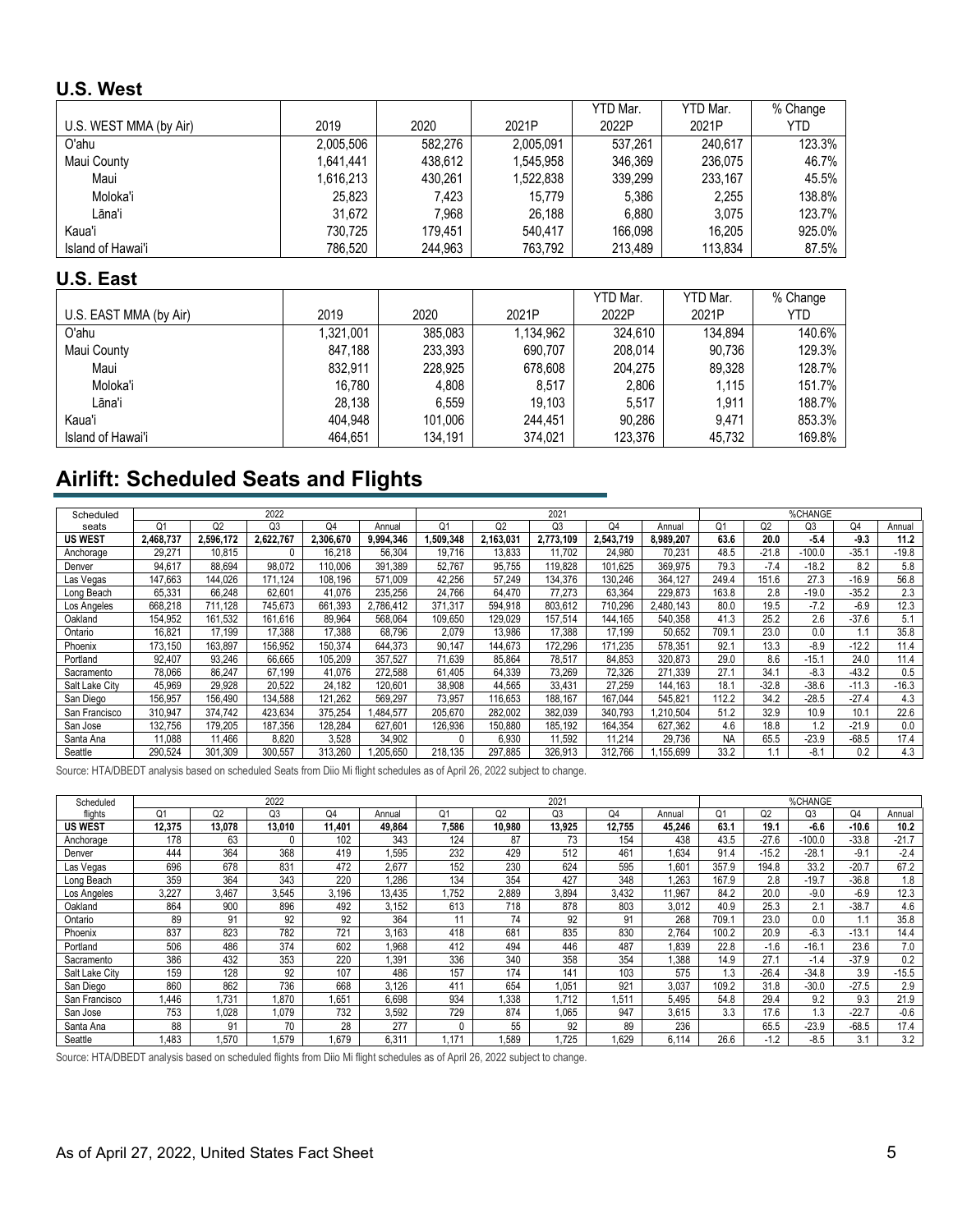|                 |            |         | 2022           |         |          |         |                | 2021            |         |          |                |                | %CHANGE  |           |           |
|-----------------|------------|---------|----------------|---------|----------|---------|----------------|-----------------|---------|----------|----------------|----------------|----------|-----------|-----------|
| Scheduled seats | Ο1         | Q2      | O <sub>3</sub> | Q4      | Annual   | О.      | O <sub>2</sub> | Q3              | Q4      | Annual   | O <sub>1</sub> | O <sub>2</sub> | O3       | Q4        | Annual    |
| <b>US EAST</b>  | 324.177    | 321.554 | 330.670        | 351.214 | .327.615 | 200.235 | 311.750        | 400.887         | 336.642 | .249.514 | 61.9           | 3.1            | $-17.5$  | 4.3       | 6.3       |
| Atlanta         | 25.28      | 23.253  | 20.792         | 37.545  | 106.871  | 15.886  | 22.203         | 26.663          | 23.861  | 88.613   | 59.1           | 4.7            | $-22.0$  | 57.3      | 20.6      |
| Austin          | 1.120      | 10.842  | 10,842         | 10.842  | 43.646   |         | 6.672          | 9.452           | 8.062   | 24.186   | <b>NA</b>      | 62.5           | 14.7     | 34.5      | 80.5      |
| Boston          | 14.456     | 14.734  | 14.456         | 14.734  | 58.380   | 6.950   | 9.730          | 16.680          | 16.680  | 50.040   | 108.0          | 51.4           | $-13.3$  | $-11.7$   | 16.7      |
| Charlotte       | 546        |         | 0              |         | 546      |         | 1283           | 25116           | 23751   | 61698    | <b>NA</b>      | $-100.0$       | $-100.0$ | $-100.0$  | $-99.1$   |
| Chicago         | 51<br>.047 | 57.068  | 59.877         | 54.645  | 222.637  | 37.735  | 63.428         | $82.44^{\circ}$ | 46,671  | 230.275  | 35.3           | $-10.0$        | $-27.4$  | 17.1      | $-3.3$    |
| Dallas          | 98.625     | 93.279  | 89.568         | 96.675  | 378.147  | 97.135  | 102.464        | 19.682          | 118.196 | 437.477  | .5             | $-9.0$         | $-25.2$  | $-18.2$   | $-13.6$   |
| Detroit         |            |         |                | 12599   | 12.599   |         |                |                 |         |          |                |                |          | <b>NA</b> | <b>NA</b> |
| Houston         | 24.564     | 29.358  | 33.488         | 33.488  | 120.898  | 15.194  | 21.210         | 24.840          | 24.840  | 86.084   | 61.7           | 38.4           | 34.8     | 34.8      | 40.4      |
| Minneapolis     | 26.370     | 17.527  | 15.142         | 17.402  | 76.441   | 13.994  | 21.199         | 14.943          | 10.255  | 60.391   | 88.4           | $-17.3$        | 1.3      | 69.7      | 26.6      |
| New York JFK    | 24.464     | 25.298  | 25.576         | 28.966  | 104.304  | 10.008  | 18.348         | 24.186          | 23.630  | 76.172   | 144.4          | 37.9           | 5.7      | 22.6      | 36.9      |
| Newark          | 27.038     | 29.033  | 33.009         | 26.756  | 115.836  | .665    | 15,953         | 29.950          | 25.754  | 73.322   | 523.9          | 82.0           | 10.2     | 3.9       | 58.0      |
| Orlando         | 1.120      | 10.842  | 11.120         | 10.842  | 43.924   | .668    | 8.340          | 9.174           | 8.618   | 27.800   | 566.7          | 30.0           | 21.2     | 25.8      | 58.0      |
| Washington D.C. | 9.546      | 10.320  | 16,800         | 6.720   | 43.386   |         | 9.372          | 17.760          | 6.324   | 33.456   |                | 10.1           | $-5.4$   | 6.3       | 29.7      |

Source: DBEDT analysis based on scheduled Seats from Diio Mi flight schedules as of January 14, 2022 subject to change.

| Scheduled flights |        |                | 2022 |      |          |     |       | 2021  |          |        |        |          | %CHANGE        |           |           |
|-------------------|--------|----------------|------|------|----------|-----|-------|-------|----------|--------|--------|----------|----------------|-----------|-----------|
|                   | O1     | Q <sub>2</sub> | Q3   | Q4   | Annual   | σ.  | Q2    | Q3    | Q4       | Annual | Q1     | Q2       | O <sub>3</sub> | Q4        | Annual    |
| <b>US EAST</b>    | 1.193  | .146           | .196 | .281 | 4.816    | 790 | 1.206 | 1.469 | 1.231    | 4.696  | 51.0   | $-5.0$   | $-18.6$        | 4.        | 2.6       |
| Atlanta           | 90     | 91             | 92   | 135  | 408      | 67  | 82    | 91    | 82       | 322    | 34.3   | 11.0     | 1.1            | 64.6      | 26.7      |
| Austin            | 40     | 39             | 39   | 39   | 157      |     | 24    | 34    | 29       | 87     |        | 62.5     | 14.7           | 34.5      | 80.5      |
| Boston            | 52     | 53             | 52   | 53   | 210      | 25  | 35    | 60    | 60       | 180    | 108.0  | 51.4     | $-13.3$        | $-11.7$   | 16.7      |
| Charlotte         | $\sim$ |                | 0    |      | $\Omega$ |     | 47    | 92    | 87       | 226    |        | $-100.0$ | $-100.0$       | $-100.0$  | $-99.1$   |
| Chicago           | 188    | 179            | 189  | 190  | 746      | 163 | 266   | 287   | 166      | 882    | 15.3   | $-32.7$  | $-34.7$        | 14.5      | $-15.4$   |
| Dallas            | 347    | 331            | 320  | 358  | 1.356    | 355 | 372   | 430   | 425      | ,582   | $-2.3$ | $-11.0$  | $-25.6$        | -15.8     | $-14.3$   |
| Detroit           |        |                |      | 43   | 43       |     |       |       | $\Omega$ |        |        |          |                | <b>NA</b> | <b>NA</b> |
| Houston           | 89     | 91             | 92   | 92   | 364      | 74  | 91    | 90    | 90       | 342    | 25.4   | 0.0      | 2.2            | 2.2       | 6.4       |
| Minneapolis       | 90     | 67             | 67   | 77   | 301      | 59  | 78    | 51    | 35       | 223    | 52.5   | $-14.7$  | 31.4           | 120.0     | 35.0      |
| New York JFK      | 88     | 91             | 92   | 107  | 378      | 36  | 66    | 87    | 85       | 274    | 144.4  | 37.9     | 5.7            | 25.9      | 38.0      |
| Newark            | 123    | 122            | 143  | 120  | 508      |     | 75    | 140   | 114      | 337    | 1437.5 | 62.7     | 2.1            | 5.3       | 50.7      |
| Orlando           | 40     | 39             | 40   | 39   | 158      |     | 30    | 33    | 31       | 100    | 566.7  | 30.0     | 21.2           | 25.8      | 58.0      |
| Washington D.C.   | 44     | 43             | 70   | 28   | 185      |     | 40    | 74    | 27       | 141    |        | ٥.       | $-5.4$         | 3.7       | 31.2      |

Source: HTA/DBEDT analysis based on scheduled flights from Diio Mi flight schedules as of April 26, 2022 subject to change.

# **Group vs. True Independent; Leisure vs. Business**

### **U.S. Total**

|                                 |           |           |           | YTD Mar.  | YTD Mar. | % Change |
|---------------------------------|-----------|-----------|-----------|-----------|----------|----------|
| U.S. TOTAL (by Air)             | 2019      | 2020      | 2021P     | 2022P     | 2021P    | YTD      |
| Group vs True Independent (Net) |           |           |           |           |          |          |
| Group tour                      | 143.078   | <b>NA</b> | 79.366    | 34.620    | 5,682    | 509.3%   |
| True Independent (Net)          | 5,674,869 | <b>NA</b> | 5,532,447 | 1,530,251 | 739,625  | 106.9%   |
| Leisure vs business             |           |           |           |           |          |          |
| Pleasure (Net)                  | 5,720,309 | 1,526,068 | 5,579,859 | 1,481,441 | 689.367  | 114.9%   |
| MCI (Net)                       | 293,659   | 93.411    | 92.309    | 70.420    | 6.728    | 946.7%   |
| Convention/Conf.                | 171,970   | 60.311    | 41.964    | 41.595    | 2,470    | 1584.2%  |
| Corp. Meetings                  | 72.478    | 20.111    | 26,975    | 15.681    | 2,395    | 554.8%   |
| Incentive                       | 59,031    | 15,943    | 26,765    | 15,617    | 2,042    | 664.9%   |

NA = Visit Status/Travel Method data statistics were not available from May - October 2020 as a result of limited fielding due to COVID-19 restrictions.

#### **U.S. West**

|                                 |           |           |           | YTD Mar.  | YTD Mar. | % Change |
|---------------------------------|-----------|-----------|-----------|-----------|----------|----------|
| U.S. WEST MMA (by Air)          | 2019      | 2020      | 2021P     | 2022P     | 2021P    | YTD      |
| Group vs True Independent (Net) |           |           |           |           |          |          |
| Group tour                      | 67,037    | <b>NA</b> | 43.933    | 15.201    | 3.607    | 321.4%   |
| True Independent (Net)          | 3,836,896 | <b>NA</b> | 3,855,860 | 1.019.414 | 520,406  | 95.9%    |
|                                 |           |           |           |           |          |          |
| Leisure vs business             |           |           |           |           |          |          |
| Pleasure (Net)                  | 3,885,753 | 1,022,954 | 3,904,723 | 986,236   | 487.770  | 102.2%   |
| MCI (Net)                       | 154,692   | 47.904    | 52.974    | 34,508    | 4.504    | 666.1%   |
| Convention/Conf.                | 91,100    | 29,902    | 25,550    | 20,682    | 1,638    | 1162.5%  |
| Corp. Meetings                  | 42.499    | 11.246    | 16.183    | 8.449     | 1,636    | 416.5%   |
| Incentive                       | 25,831    | 8,146     | 12,960    | 6,429     | 1,342    | 379.1%   |

NA = Visit Status/Travel Method data statistics were not available from May - October 2020 as a result of limited fielding due to COVID-19 restrictions.